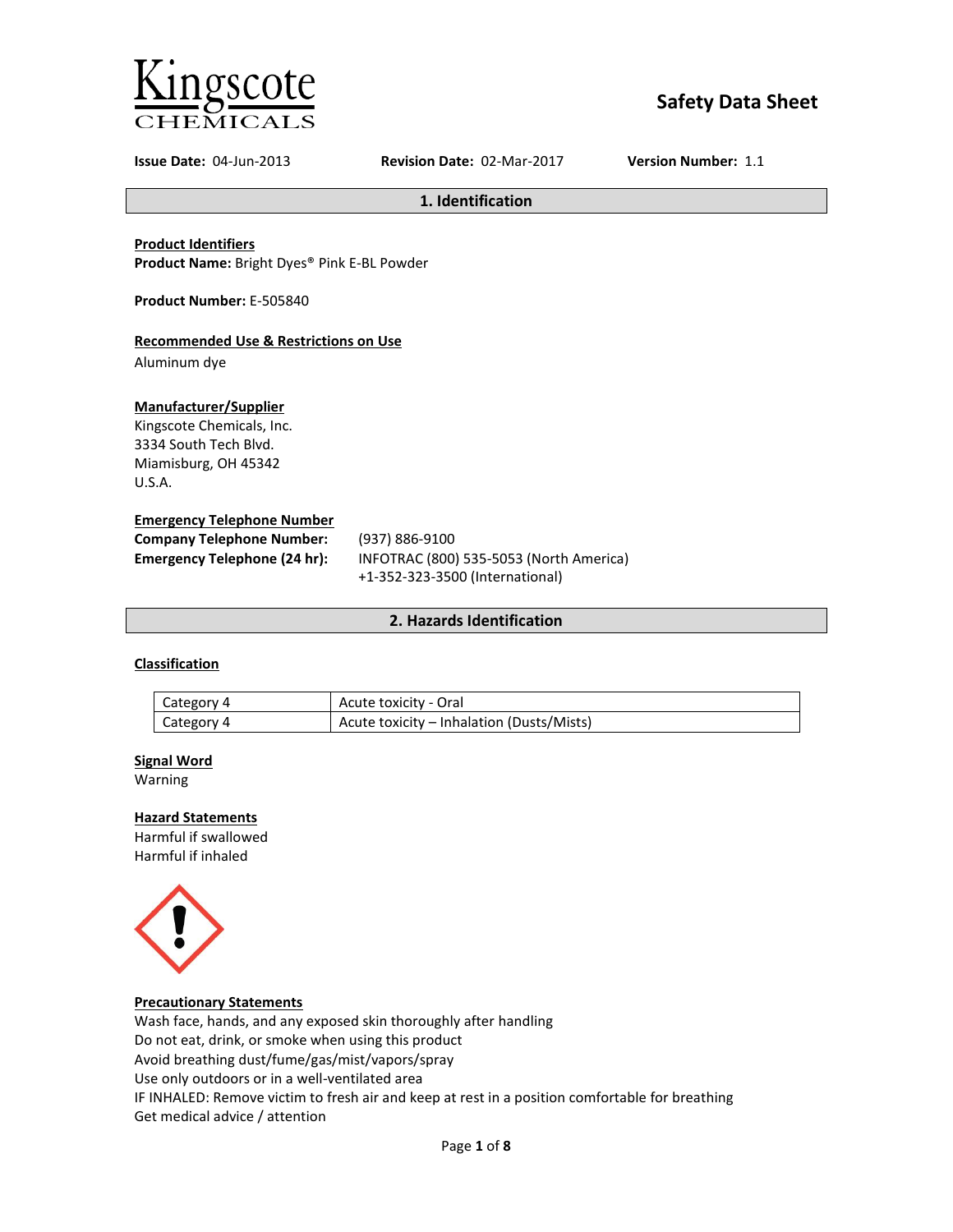IF SWALLOWED: Immediately call a POISON CENTER or doctor/physician Rinse mouth Do not induce vomiting Dispose of contents/container to an approved waste disposal plant

## **Hazard Not Otherwise Classified (HNOC)**

Very toxic to aquatic life with long lasting effects

## **3. Composition/Information on Ingredients**

| <b>Chemical Name</b>    | CAS #      | Weight % |
|-------------------------|------------|----------|
| Chromium(III) Compounds | 16065-83-1 |          |
| Chromium                | 7440-47-3  |          |

*\*If Chemical Name/CAS # is "proprietary" and/or Weight % is listed as a range, the specific chemical identity and/or percentage of composition has been withheld as a trade secret.*

# **4. First-Aid Measures**

#### **First-Aid Measures**

| Eye Contact         | Rinse immediately with plenty of water, also under the eyelids, for at least<br>15 minutes. Get medical advice/attention if irritation occurs.                                                        |
|---------------------|-------------------------------------------------------------------------------------------------------------------------------------------------------------------------------------------------------|
| <b>Skin Contact</b> | Wash with soap and water. Get medical advice/attention if irritation<br>occurs.                                                                                                                       |
| <b>Inhalation</b>   | Remove to fresh air. If breathing is difficult, administer oxygen; seek<br>medical attention immediately.                                                                                             |
| Ingestion           | Rinse mouth. DO NOT induce vomiting. Drink plenty of water. Never give<br>anything by mouth to an unconscious person. Get medical attention if large<br>quantities were ingested or if nausea occurs. |

### **Most Important Symptoms and Effects**

| Symptoms | Chromium and certain chromium compounds have been reported to cause      |
|----------|--------------------------------------------------------------------------|
|          | damage to the lungs, resulting in cumulative damage. Dermatitis has been |
|          | reported from repeated, prolonged contact with chromium compounds.       |

### **Indication of Any Immediate Medical Attention and Special Treatment Needed**

**Notes to Physician** Treat symptomatically.

# **5. Fire-Fighting Measures**

### **Suitable Extinguishing Media**

Water. Foam. Carbon dioxide (CO2). Dry chemical.

## **Unsuitable Extinguishing Media**

Not determined

#### **Specific Hazards Arising from the Chemical**

Remote possibility of dust explosion. Burning may produce oxides of carbon, nitrogen (NOx), and sulfur.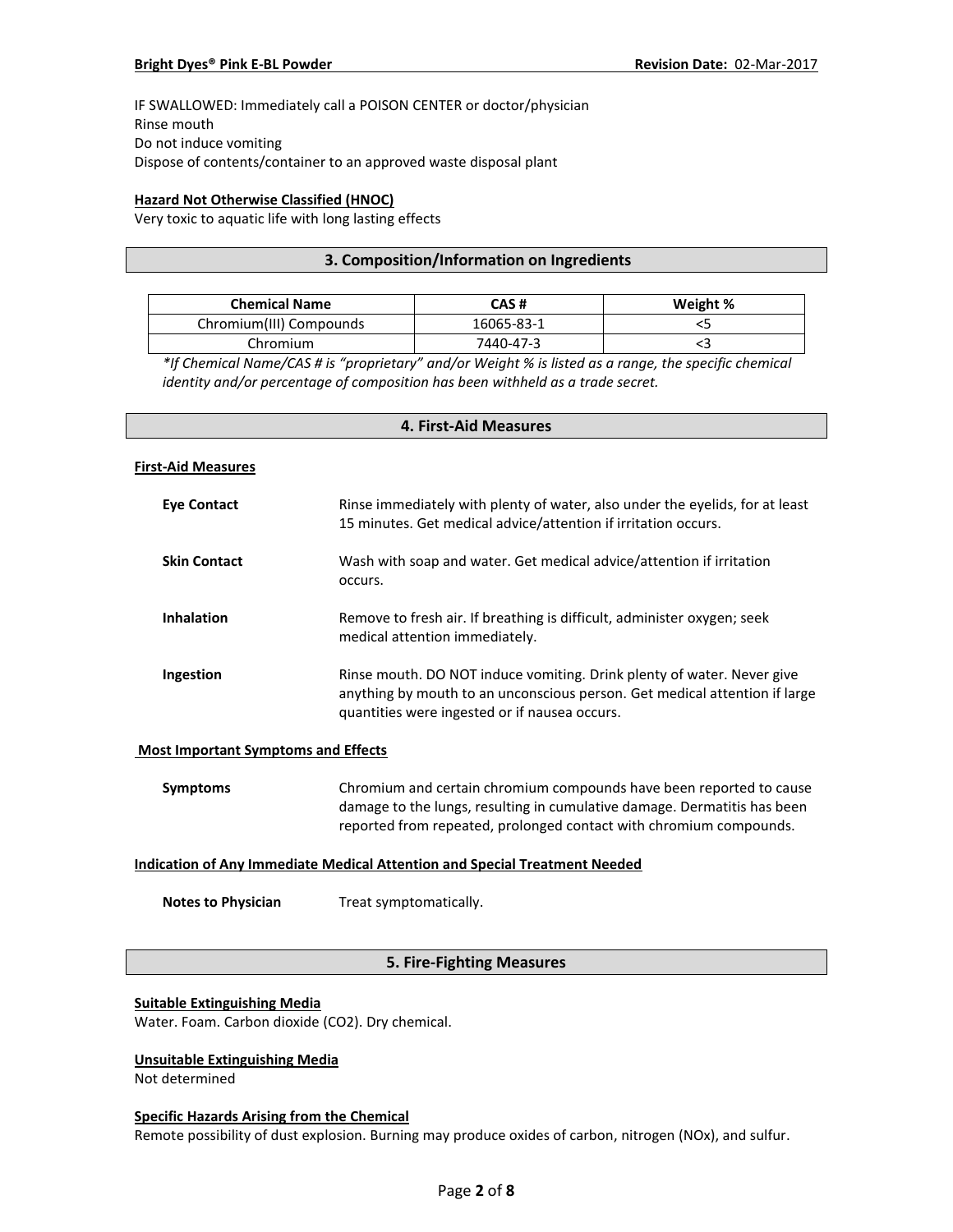### **Protective Equipment and Precautions for Firefighters**

Wear self-contained breathing apparatus pressure-demand, MSHA/NIOSH (approved or equivalent) and full protective gear.

|                                                                 | <b>6. Accidental Release Measures</b>                                                                                                                                                                                                                                                                                                                                                                        |  |  |
|-----------------------------------------------------------------|--------------------------------------------------------------------------------------------------------------------------------------------------------------------------------------------------------------------------------------------------------------------------------------------------------------------------------------------------------------------------------------------------------------|--|--|
|                                                                 | <b>Personal Precautions, Protective Equipment and Emergency Procedures</b>                                                                                                                                                                                                                                                                                                                                   |  |  |
| <b>Personal Precautions</b>                                     | Use personal protective equipment as recommended in Section 8.                                                                                                                                                                                                                                                                                                                                               |  |  |
| <b>Environmental Precautions</b>                                | Prevent from entering into soil, ditches, sewers, waterways and/or<br>groundwater. See Section 12 and Section 13.                                                                                                                                                                                                                                                                                            |  |  |
| <b>Methods and Material for Containment and Cleaning Up</b>     |                                                                                                                                                                                                                                                                                                                                                                                                              |  |  |
| <b>Methods for Containment</b>                                  | Prevent further leakage or spillage if safe to do so.                                                                                                                                                                                                                                                                                                                                                        |  |  |
| <b>Methods for Cleaning Up</b>                                  | Collect into suitable, properly labeled container for recovery or disposal.                                                                                                                                                                                                                                                                                                                                  |  |  |
| 7. Handling and Storage                                         |                                                                                                                                                                                                                                                                                                                                                                                                              |  |  |
| <b>Precautions for Safe Handling</b>                            |                                                                                                                                                                                                                                                                                                                                                                                                              |  |  |
| <b>Advice on Safe Handling</b>                                  | Handle in accordance with good industrial hygiene and safety practices.<br>Use personal protection recommended in Section 8. Avoid contact with<br>skin, eyes, or clothing. Wash face, hands, and any exposed skin<br>thoroughly after handling. Do not eat, drink, or smoke when using this<br>product. Avoid breathing dust/fume/gas/mist/vapors/spray. Use only<br>outdoors or in a well-ventilated area. |  |  |
| <b>Conditions for Safe Storage, Including Incompatibilities</b> |                                                                                                                                                                                                                                                                                                                                                                                                              |  |  |
| <b>Storage Conditions</b>                                       | Keep container tightly closed and store in a cool, dry, and well-<br>ventilated area. Keep/store only in original container. Do not reuse<br>container.                                                                                                                                                                                                                                                      |  |  |
| <b>Incompatible Materials</b>                                   | Strong oxidizing agents.                                                                                                                                                                                                                                                                                                                                                                                     |  |  |

**8. Exposure Controls / Personal Protection**

### **Exposure Guidelines**

| <b>Chemical Name</b>     | <b>ACGIH TLV</b>             | <b>OSHA PEL</b>              | <b>NIOSH IDLH</b>                  |
|--------------------------|------------------------------|------------------------------|------------------------------------|
| Chromium (III) Compounds | TWA: $0.5 \text{ mg/m}^3$ Cr | TWA: $0.5 \text{ mg/m}^3$ Cr | IDLH: 25 mg/m <sup>3</sup> Cr(III) |
| 16065-83-1               |                              |                              | TWA: $0.5 \text{ mg/m}^3$ Cr       |
| Chromium                 | TWA: $0.5 \text{ mg/m}^3$    | TWA: $1 \text{ mg/m}^3$      | IDLH: 250 mg/m <sup>3</sup>        |
| 7440-47-3                |                              |                              | TWA: $0.5 \text{ mg/m}^3$          |

# **Engineering Controls**

Ensure adequate ventilation, especially in confined areas. Eyewash stations. Showers.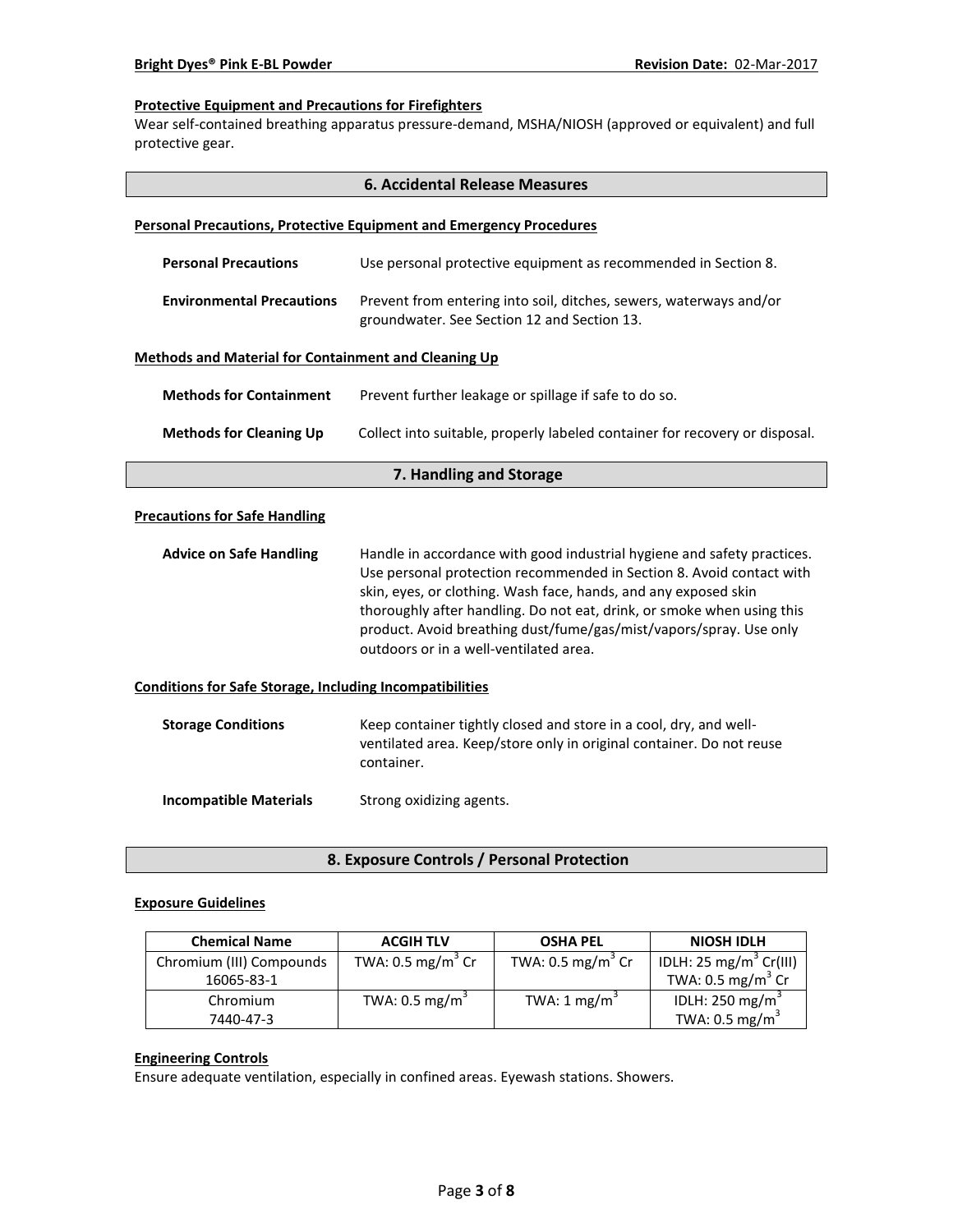### **Individual Protection Measures, Such as Personal Protective Equipment:**

| <b>Eve/Face Protection</b>        | Use safety glasses or chemical splash goggles.                          |
|-----------------------------------|-------------------------------------------------------------------------|
| <b>Skin &amp; Body Protection</b> | Rubber gloves. Suitable protective clothing.                            |
| <b>Respiratory Protection</b>     | Wear an appropriate NIOSH/MSHA approved respirator.                     |
| <b>Hygiene Measures</b>           | Handle in accordance with good industrial hygiene and safety practices. |

### **9. Physical and Chemical Properties**

# **Information on Basic Physical and Chemical Properties Physical State Collection Solid Collection Solid Collection Collection Collection Physical State Collection Odor Collection None apparent Appearance Red powder <b>Constructed Odor Threshold** Not determined **Color** Red **Property Values pH** 9.0 – 10.0 (1% solution) **Melting/Freezing Point** Not applicable **Boiling Point/Range** Not applicable **Flash Point** Not applicable **Evaporation Rate Not applicable Flammability (solid, gas)** Not determined **Upper Flammability Limits** Not applicable **Lower Flammability Limits** Not applicable **Vapor Pressure** Not applicable **Vapor Density** Not applicable **Relative Density Not applicable Specific Gravity** Not applicable **Solubility** Soluble in water **Partition Coefficient** Not determined Auto-ignition Temperature Not determined **Decomposition Temperature** Not determined **Viscosity** Not determined

# **10. Stability and Reactivity**

### **Reactivity**

Not reactive under normal conditions.

### **Chemical Stability**

Stable under recommended storage conditions.

#### **Possibility of Hazardous Reactions**

None under normal processing.

#### **Conditions to Avoid**

Keep separated from incompatible substances. Keep out of reach of children.

#### **Incompatible Materials**

Strong oxidizing agents.

### **Hazardous Decomposition Products**

Oxides of carbon, nitrogen (NOx), and sulfur.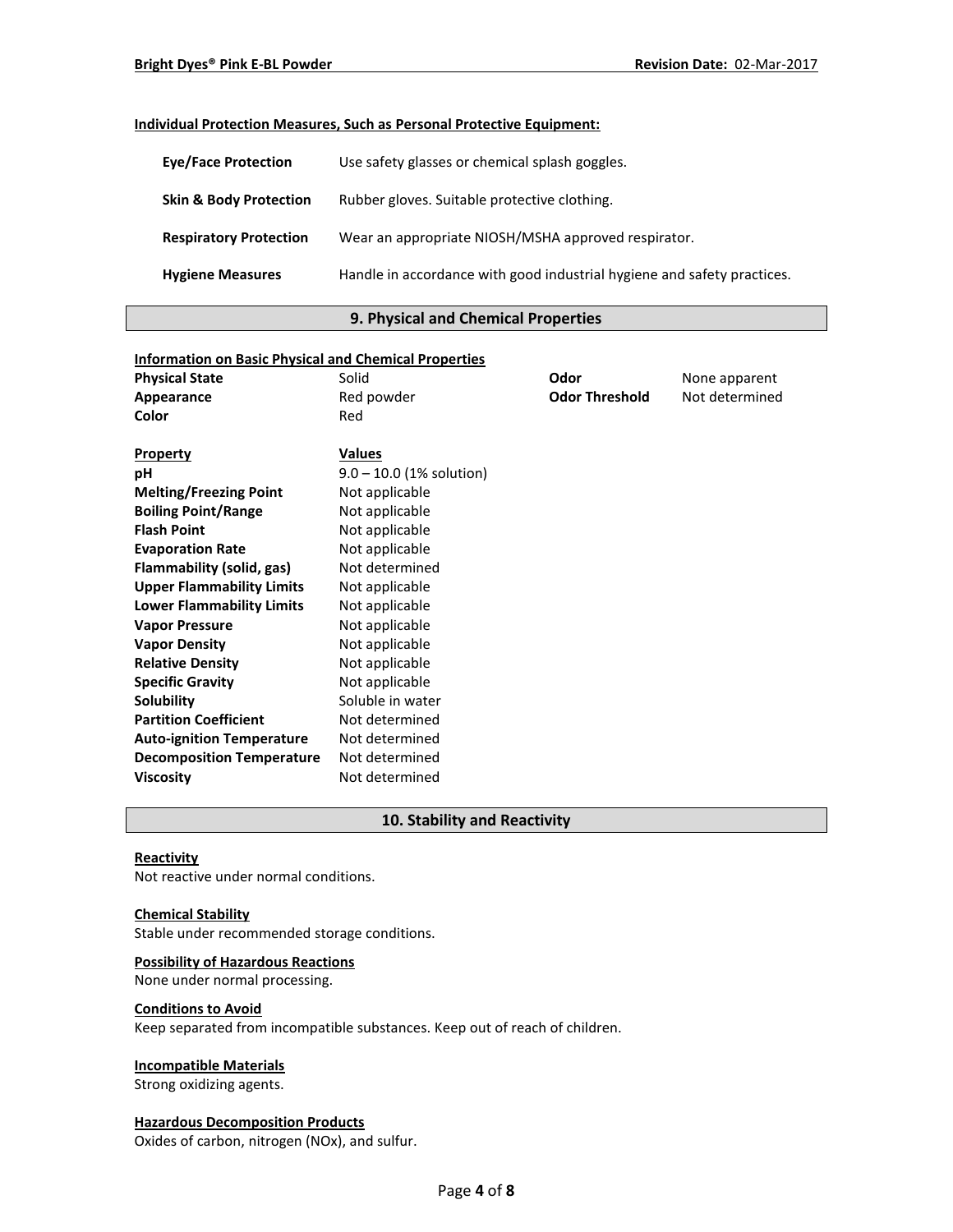# **11: Toxicological Information**

### **Information on Likely Routes of Exposure**

| Inhalation          | Harmful if inhaled.      |
|---------------------|--------------------------|
| Ingestion           | Harmful if swallowed.    |
| <b>Skin Contact</b> | Avoid contact with skin. |
| <b>Eye Contact</b>  | Avoid contact with eyes. |

# **Delayed, Immediate, and Chronic Effects from Short- and Long-Term Exposure**

May cause an allergic skin reaction.

#### **Numerical Measures of Toxicity**

Not determined

### **Symptoms Associated with Exposure**

See Section 4 of this SDS for symptoms.

# **Carcinogenicity**

| <b>Chemical Name</b>     | <b>NTP</b> | <b>ACGIH</b> | <b>IARC</b> | <b>OSHA</b> |
|--------------------------|------------|--------------|-------------|-------------|
| Chromium (III) Compounds |            |              | Group 3     | -           |
| 16065-83-1               |            |              |             |             |
| Chromium                 |            | ۰            | Group 3     | -           |
| 7440-47-3                |            |              |             |             |

*Group 3 IARC components are "not classifiable as human carcinogens".*

# **12. Ecological Information**

### **Ecotoxicity**

Very toxic to aquatic life with long lasting effects.

### **Component Information**

| <b>Chemical Name</b>     | Algae/aquatic plants     | Fish                   | Crustacea                 |
|--------------------------|--------------------------|------------------------|---------------------------|
| Chromium (III) Compounds | $\overline{\phantom{0}}$ | 4.4: 96 h Oncorhynchus | 2:96 h water flea mg/L EC |
| 16065-83-1               |                          | mykiss mg/L LC50       |                           |
|                          |                          | 5.07: 96 h Pimephales  | 168: 96 h water flea mg/L |
|                          |                          | promelas mg/L LC50     | EC50                      |

### **Persistence/Degradability**

Not determined

#### **Bioaccumulation**

Not determined

**Mobility** Not determined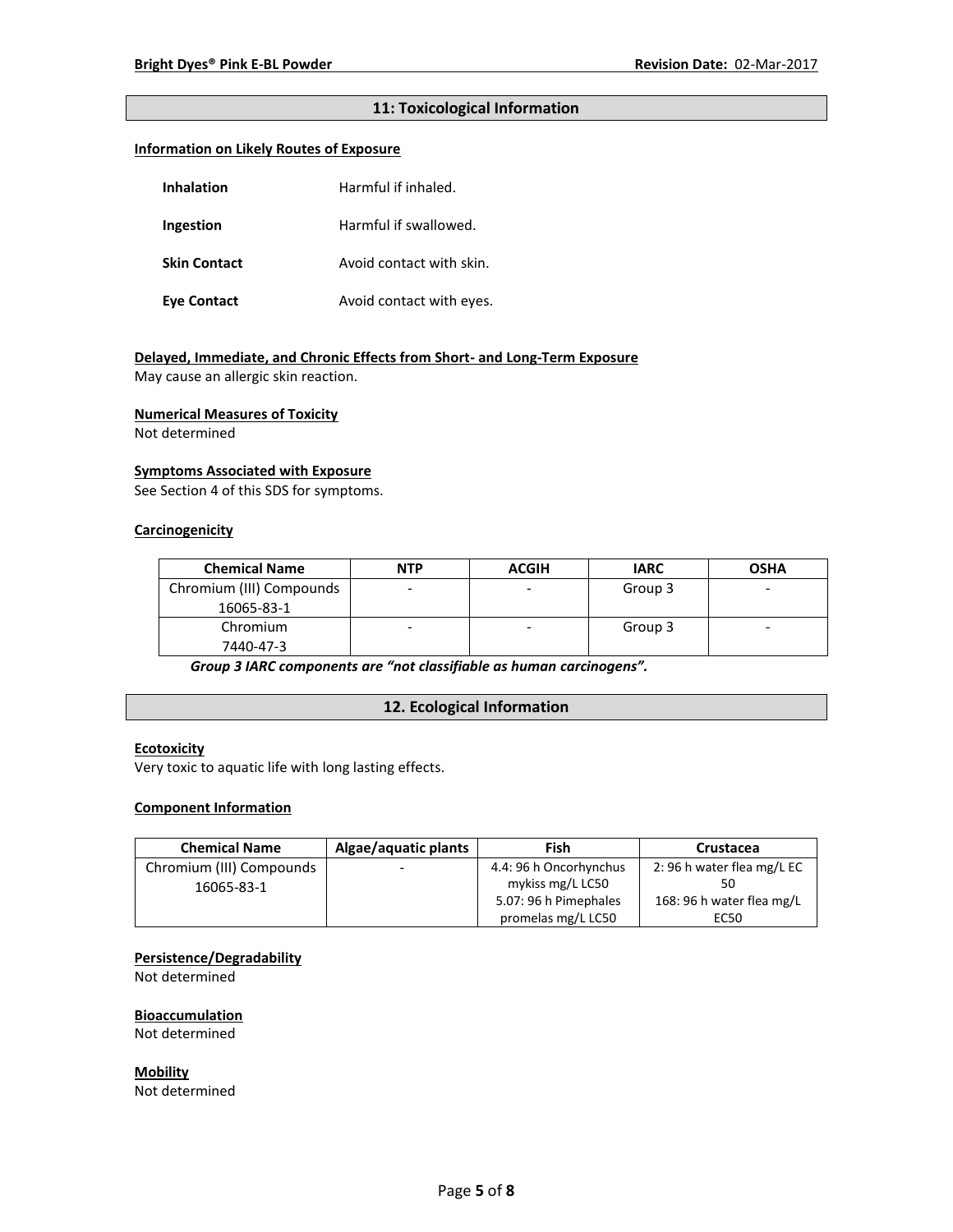# **Other Adverse Effects**

Not determined

### **13. Disposal Considerations**

## **Waste Disposal Methods**

Dispose of in accordance with federal, state, and local regulations.

#### **Contaminated Packaging**

Do not re-use empty containers.Dispose of containers in accordance with federal, state, and local regulations.

#### **US EPA Waste Number**

| <b>Chemical</b>       | <b>RCRA</b> | <b>RCRA</b> – Basis for                                                | <b>RCRA – D Series</b>       | <b>RCRA – U Series</b> |
|-----------------------|-------------|------------------------------------------------------------------------|------------------------------|------------------------|
| <b>Name</b>           |             | Listing                                                                | <b>Wastes</b>                | <b>Wastes</b>          |
| Chromium<br>7440-47-3 | -           | Included in waste<br>streams: F032, F034,<br>F035, F037, F038,<br>F039 | 5.0 mg/L regulatory<br>level |                        |

# **California Hazardous Waste Status**

| <b>Chemical Name</b>     | <b>California Hazardous Waste Status</b> |
|--------------------------|------------------------------------------|
| Chromium (III) Compounds | Toxic                                    |
| 16065-83-1               | Corrosive                                |
|                          | Ignitable                                |
| Chromium                 | Toxic                                    |
| 7440-47-3                | Corrosive                                |
|                          | Ignitable                                |

### **14. Transport Information**

### **Note**

See current shipping paper for most up-to-date shipping information, including exemptions and special circumstances.

| <b>DOT</b>  | Not regulated                                                |
|-------------|--------------------------------------------------------------|
| <b>IATA</b> | Not regulated                                                |
| <b>IMDG</b> | This material may meet the definition of a marine pollutant. |

# **15: Regulatory Information**

#### **International Inventories**

**Toxic Substances Control Act** Listed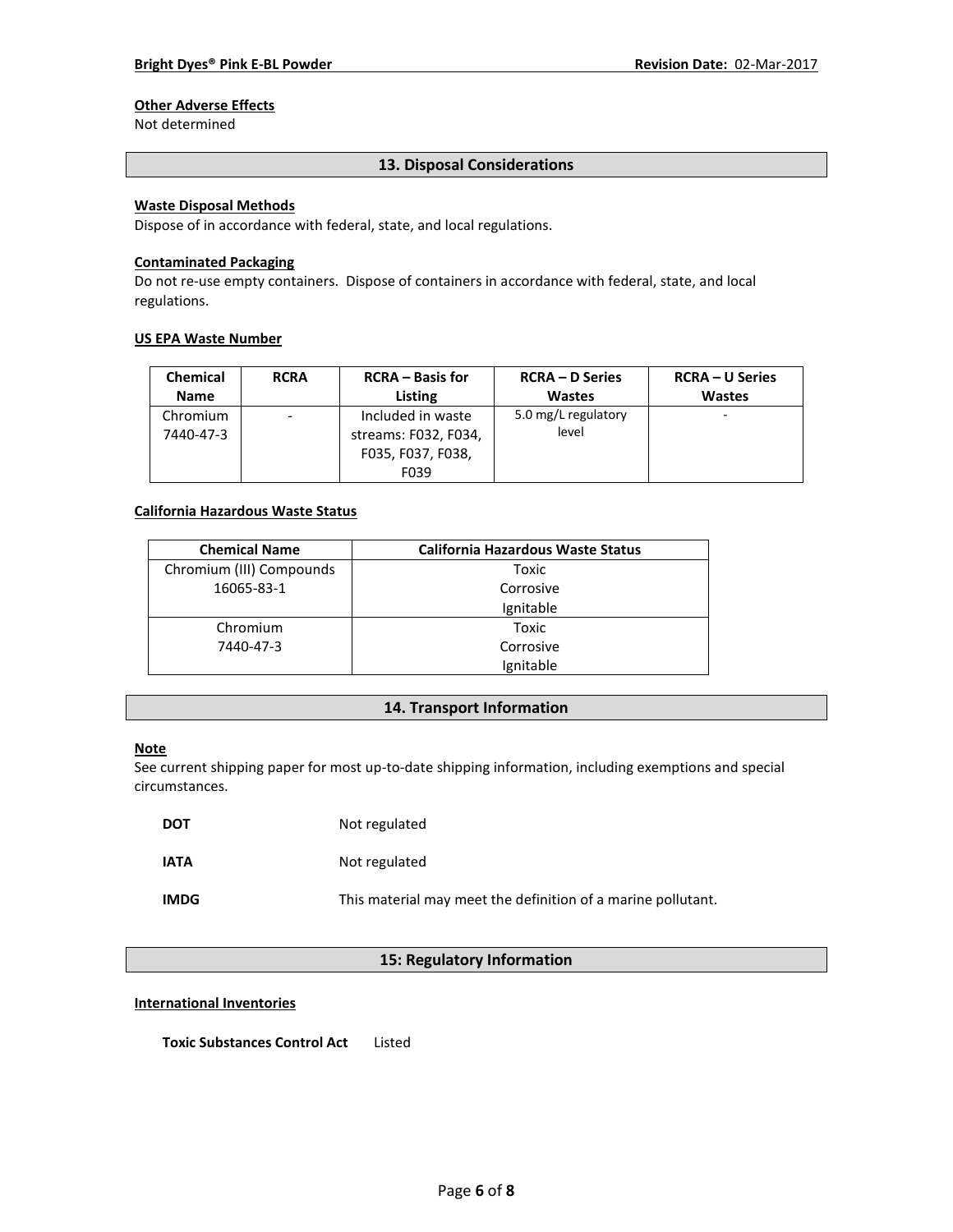# **U.S. Federal Regulations**

### **CERCLA**

| <b>Chemical Name</b> | <b>Hazardous Substances RQs</b> | <b>CERCLA/SARA RO</b> | <b>Reportable Quantity (RQ)</b> |
|----------------------|---------------------------------|-----------------------|---------------------------------|
| Chromium             | 5000 lb 10 lb                   |                       | RQ 5000 lb final RQ             |
| 7440-47-3            |                                 |                       | RQ 2270 kg final RQ             |
|                      |                                 |                       | RQ 10 lb final RQ               |
|                      |                                 |                       | RQ 4.54 kg final RQ             |

### **SARA 311/312 Hazard Categories**

| <b>Acute Health Hazard</b>               | Yes |
|------------------------------------------|-----|
| <b>Chronic Health Hazard</b>             | N٥  |
| <b>Fire Hazard</b>                       | N٥  |
| <b>Sudden Release of Pressure Hazard</b> | N٥  |
| <b>Reactive Hazard</b>                   | N٥  |

### **SARA 313**

| <b>Chemical Name</b>    | CAS #      | Weight % | SARA 313 - Threshold<br>Values % |
|-------------------------|------------|----------|----------------------------------|
| Chromium(III) Compounds | 16065-83-1 |          | 1.C                              |
| Chromium                | 7440-47-3  |          | 1.C                              |

# **CWA (Clean Water Act)**

| <b>Chemical Name</b>    | <b>CWA - Reportable</b><br><b>Quantities</b> | $CWA - Toxic$<br><b>Pollutants</b> | CWA – Priority<br><b>Pollutants</b> | <b>CWA - Hazardous</b><br><b>Substances</b> |
|-------------------------|----------------------------------------------|------------------------------------|-------------------------------------|---------------------------------------------|
| Chromium(III) Compounds |                                              |                                    |                                     |                                             |
| 16065-83-1              |                                              |                                    |                                     |                                             |
| Chromium                |                                              |                                    |                                     |                                             |
| 7440-47-3               |                                              |                                    |                                     |                                             |

# **U.S. State Regulations**

**California Proposition 65** This product does not contain any Proposition 65 chemicals.

# **U.S. State Right-to-Know Regulations**

| <b>Chemical Name</b>    | <b>New Jersey</b> | <b>Massachusetts</b> | Pennsylvania |
|-------------------------|-------------------|----------------------|--------------|
| Chromium(III) Compounds |                   |                      |              |
| 16065-83-1              |                   |                      |              |
| Chromium                |                   |                      |              |
| 7440-47-3               |                   |                      |              |